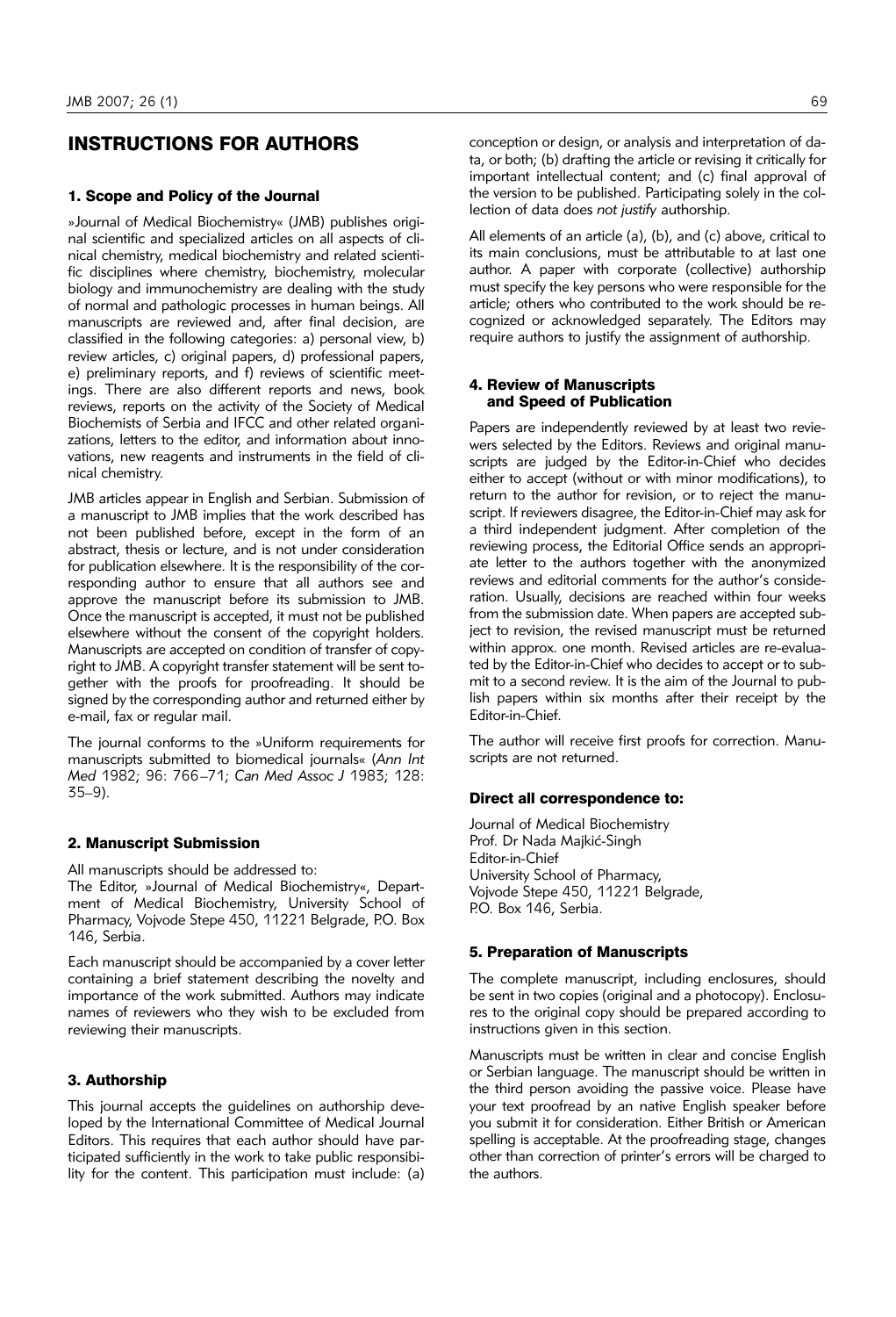Type the manuscript (including table legends, figure legends and references) double-spaced using 12 font size on one page of A4 or 81/2×11'' paper. Number the pages consecutively (with the title page being page 1) and leave 2.5 cm margins on all sides. Avoid footnotes in the text, use parentheses instead. Papers and reviews should usually occupy no more than eight printed pages; short communications, case reports and letters to the editor should not exceed four printed pages. Each full page of printed text corresponds to approximately 1400 words. Allow space for tables and illustrations within the page limit.

Manuscripts should be prepared in accordance with the guidelines below and should be sent either by email or by post: one copy on PC-formatted floppy disk or CD-ROM (together with digital images of any figures) and one printed copy. The electronic copy of the manuscript should be saved as a Word for Windows (.doc) or Rich Text Format (.rtf) file. Manuscripts must be submitted using double line-spaced, unjustified text throughout, with headings and subheadings in bold case (not underlined). Press ENTER only at the end of a paragraph, list entry or heading.

Full length papers and technical reports should have Title Page, Summary, Keywords, List of Abbreviations, Introduction, Materials and Methods, Results, Discussion, Acknowledgements, if available, References, Tables and Figure legends.

**Short communications and case reports** should be subdivided into Summary, Keywords, List of Abbreviations, and a single section of main text without headings. Experimental procedures should be described in legends to figures or footnotes to tables. Acknowledgements and References should be presented as in full length papers.

Letters to the editor are arranged like short communications but without a Summary.

# Title page

The title page should include:

- 1. Short and informative title.
- 2. Names of all authors (with one name and forename of each author in full), followed by their affiliations: department, institution, city without postcode, country. If there is more than one institution involved, authors' names should be linked to the appropriate institutions by inserting consecutive numbers in superscript after relevant names. If required, lower case letters, in superscript after the name, should be used to indicate the present address.
- 3. Full name, mailing address, fax phone number and email address of the corresponding author to whom communications should be sent is typed at the bottom.
- 4. Running title containing 50 characters or less in length.

### Summary, Keywords and a list of non-standard abbreviations

The second page of the manuscript should contain Summary, Keywords and a list of non-standard abbreviations used in text, figures, tables, and figure and table legends. A summary should be short and clear, typed on a separate sheet, and should contain no more than 200 words. The summary should point to the problem, methods, results and discussion. It must be comprehensible to readers before they have read the paper. Reference citations must not appear in the abstract, abbreviations should be avoided.

A short summary in the Serbian language should be typed on the separate sheet, beginning with a Serbian title. Below the end of English and Serbian summaries provide up to six key words in alphabetical order separated by semicolon using the entries from Index Medicus for indexing purposes.

# Introduction

Introduction should be clear, pointing to the essence of the problem and the purpose of the study. References related to the problem discussed in the manuscript should be cited. Do not include data or conclusions from the work being reported.

# Materials and methods

The experimental part should include a description of materials and methods used. If methods are widely known, they should not be described, but only references indicated. If the article deals with a new method or modified method, full description should follow. Methods used in statistical analyses should be indicated. Identify accurately all materials, substances, drugs and chemicals used.

**Ethics.** When reporting experiments on human subjects, manuscripts must include assurance that informed consent was obtained and that the study was performed in conformance with the Declaration of Helsinki ethical guidelines (http://ohsr.od.nih.gov/helsinki.php3) as reflected in *a priori* approval by the local institution's, regional or national, human research review committee. Do not use patients' names, initials, or hospital numbers, especially in any illustrative material. When reporting experiments on animals, indicate whether the national law on the care and use of laboratory animals was followed. Articles which do not give assurance of compliance with these principles will be rejected.

**Statistics.** Describe statistical methods with enough detail to enable a knowledgeable reader with access to the original data to verify the reported results. If preparing statistical data for publication, please read the journal's statistical guidelines or standard books. Specify any general computer programme used. When data are summarized in the results section, give the statistical methods used to analyze them.

# Results

Results should be precise and clear, statistically processed and expressed according to the International System of Units (SI). Present in logical sequence the data generated using, as appropriate, tables and figures without duplica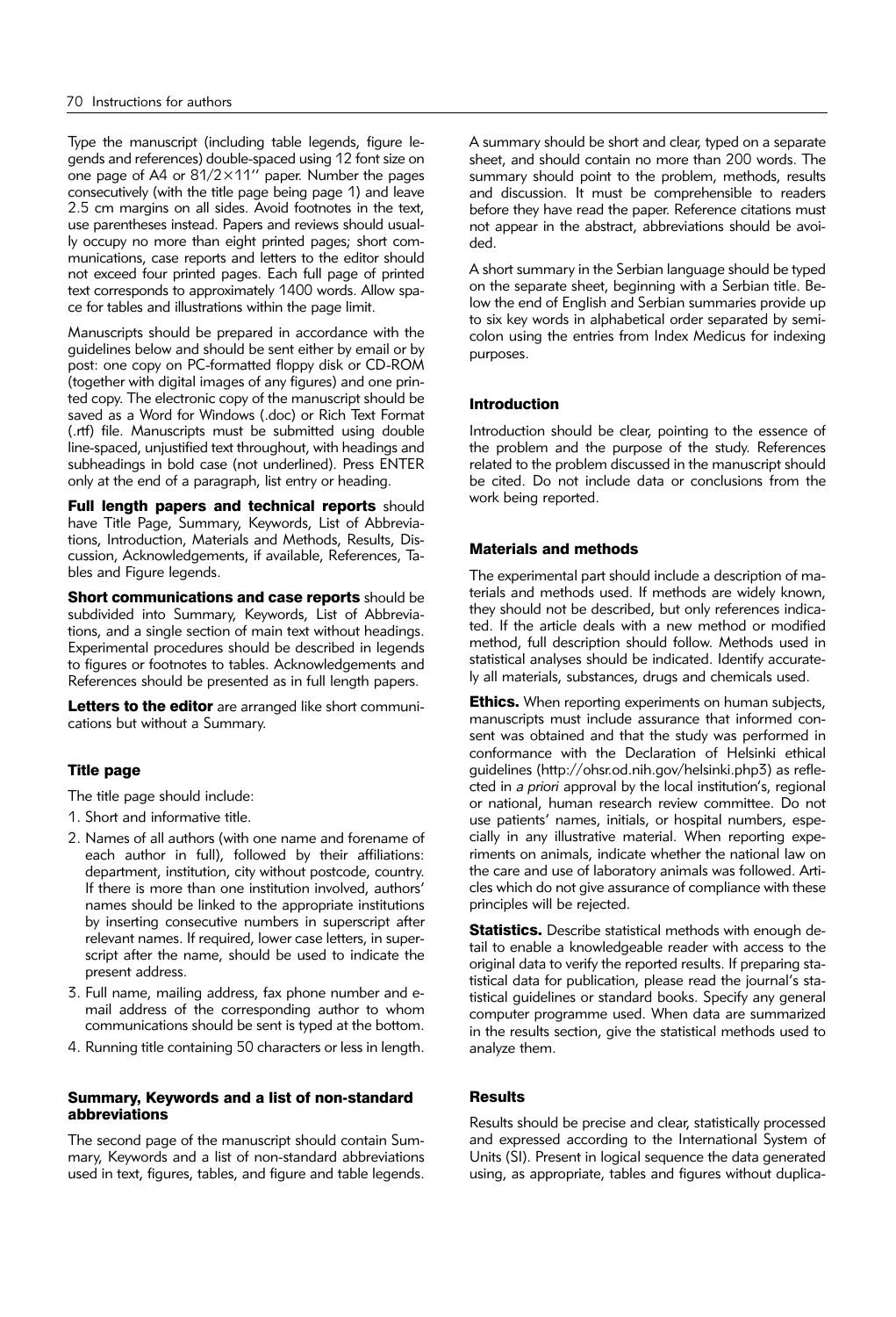tion. Indicate the nature of data reduction and statistical procedures employed with appropriate references.

#### **Discussion**

Results should be discussed and compared to reference results. Conclusions should be drawn on the basis of these comparisons. Indicate the conclusions that may be drawn and place them in the context of a critical appraisal of previous work. Do not repeat in detail data or other material given in the introduction or the results section. Link the conclusions with the goals of the study, but avoid unqualified statements and conclusions not completely supported by your data. Distinguish clearly new information from previous finding, and speculation from fact. Problems arising out of the study may be identified, and relevant hypotheses may be generated.

### Acknowledgements

Acknowledgements should be placed at the end of the text. Indicate financial support, gifts, technical assistance, and advice. Names of the funding organizations should be written in full. Obtain written permission from those acknowledged by name.

#### Units of measurement

The units of measurement when possible must belong to the International System of Units (SI) or be non-SI units accepted for use with the SI (e.g. days, litre). (http:// www.bipm.fr/3\_SI/si.html)

#### **References**

Only essential references should be included. Authors are responsible for verifying them against the original source material. Automatic numbering should be avoided. References are typed on sheets separate from the text and follow the text. Rely upon articles published in primary research journals. Meeting abstracts may be cited only if published in journals. Citations such as »personal communication«, »unpublished data« or »in press« are not accepted. Publications for which no author is apparent may be attributed to the organization from which they originate. Simply omit the name of the author for anonymous journal articles – avoid using »Anonymous«.

References are identified in the text by Arabic numerals in parentheses, and numbered consecutively in the order in which they are mentioned in the text. If one reference is cited several times in the text, the same number is indicated in parentheses. Abbreviations of journals conform to those used in Index Medicus (List of Journals Indexed). List all authors; if the number is seven or more, cite first six names followed by *et al*. Do not use italic font in the reference section. References must be given in the following format:

• Articles:

Pugia MM, Sammer R, Corey P, Lott JA, Anderson L, Gleason S, et al. The uristatin dipstick is useful in distinguishing upper respiratory from urinary tract infections. Clin Chim Acta 2004; 341: 73–81.

Mizon D, Piva F, Queyrel V, Balduyck M, Hachulla E, Mizon J. Urinary bikunin determination provides insight into proteinase/proteinase inhibitor imbalance in patients with inflammatory diseases. Clin Chem Lab Med 2002; 40: 579–86.

• Supplements:

Williams DN. Reducing costs and hospital stay for pneumonia with home intravenous cefotaxime treatment: results with a computerized ambulatory drug delivery system. Am J Med 1994; 97: Suppl 2A: 50–5.

• Abstracts:

Henney AM. Chronic plaque or acute rupture? The yin and yang of vascular tissue remodeling [abstract]. Atherosclerosis 1997; 134: 111.

- Books and Monographs: Kahn CR, Weir GC, editors, Joslin's diabetes mellitus, 13ed. Philadelphia: Lea and Febiger, 1994: 1068pp.
- Chapters:

Karnofsky DH, Burchenal JH. The clinical evaluation of chemotherapeutic agents in cancer. In: Macleod CM, editor. Evaluation of chemotherapeutic agents. New York: Columbia University Press, 1949: 191–205.

For more detailed information see CCLM – Guidelines for Authors (Clin Chem Lab Med 2005; 43: 108–123).

### Tables

Submit tables on separate pages and number them consecutively using Roman numerals. Provide a short descriptive title, column headings, and (if necessary) footnotes to make each table self-explanatory. Refer to tables in the text as Table I, etc. Use Table I, etc. in the table legends. Please indicate in the manuscript the approximate position of each table.

### Figures

Illustrations will be reduced in size to fit, whenever possible, the width of a single column, i.e. 80 mm, or a double column, i.e. 168 mm. Ideally, single column figures should be submitted with a width of 100 mm, double column figures with a width of 210 mm. Lettering in all figures within the article should be uniform in style, preferably a sans serif typeface, and of sufficient size, so that it is readable at the final size of approximately 2 mm.

Uppercase letters A, B, C, etc. should be used to identify parts of multi-part figures. Cite all figures in the text in a numerical order. Indicate the approximate position of each figure. Refer to figures in the text as Figure 1, etc. Use Figure 1, etc. in the figure legends.

The first author's name, drawing number and top location are indicated on the back of the illustration.

The number of tables and figures should be rational.